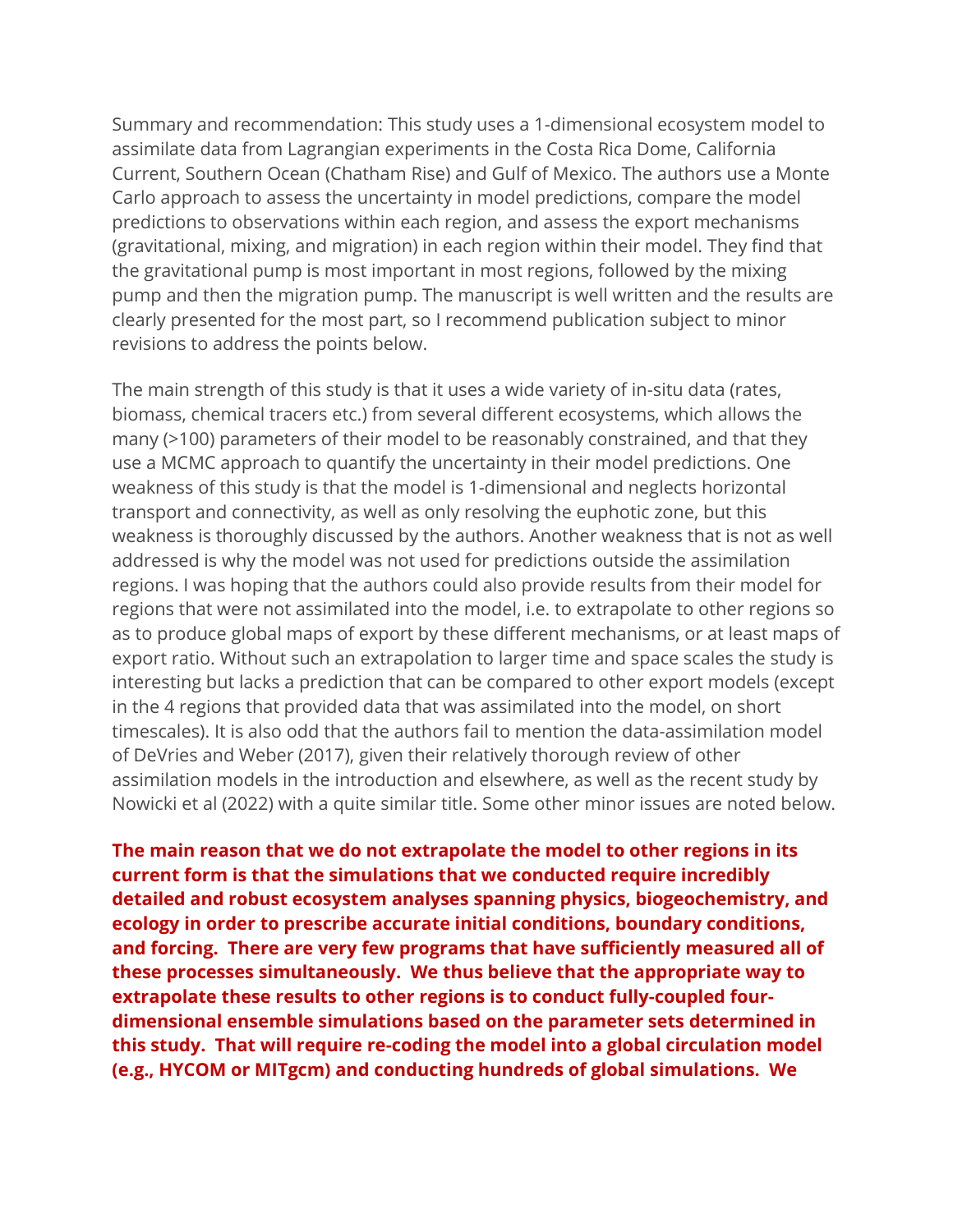**thus consider it beyond the scope of this manuscript, but hope to address it in a future study.**

**Thank you for reminding us of the DeVries and Weber (2017) study. We had focused on data assimilation with fully mechanistic models, but we agree that the DeVries and Weber (2017) study, which uses satellite remote sensing to force a more simplified model of the biological pump, utilizes an interesting data assimilation approach that is certainly worth discussing in the context of our manuscript. We did not cite the Nowicki et al. (2022) study for the simple reason that it had not been published (and we hence were completely unaware of it) when we submitted this manuscript.**

- Lines 70-95: This discussion is missing the pioneering data assimilation models of Schlitzer (e.g. 2000; 2002) as well as the more recent work by DeVries and Weber (2017) and Nowicki et al. (2022).

## **We thank you for pointing these out and will include them in the revised manuscript.**

- Lines 136-145: Here two different configurations of the model are mentioned, one that only resolves the euphotic zone and one that resolves deeper layers that the zooplankton can migrate towards. This makes it sound like the model is run in both of these configurations, but then later (line 197) they say that only the euphotic zone configuration was used. So, I recommend to remove discussion of the other configuration to avoid confusion.

# **This manuscript functions, in part, as a description of a new model system. We thus believe it is appropriate to describe both configurations, even though we only actually use one. However, in the revised draft, we will make it more clear that we only used the euphotic zone-only configuration.**

- Figure 3: Some of the variables appear to have a peak probability that is at the limit of their allowable range. Does this represent a flaw in the model, or that the allowable range should be widened in order to better capture the values of these parameters in the model simulations?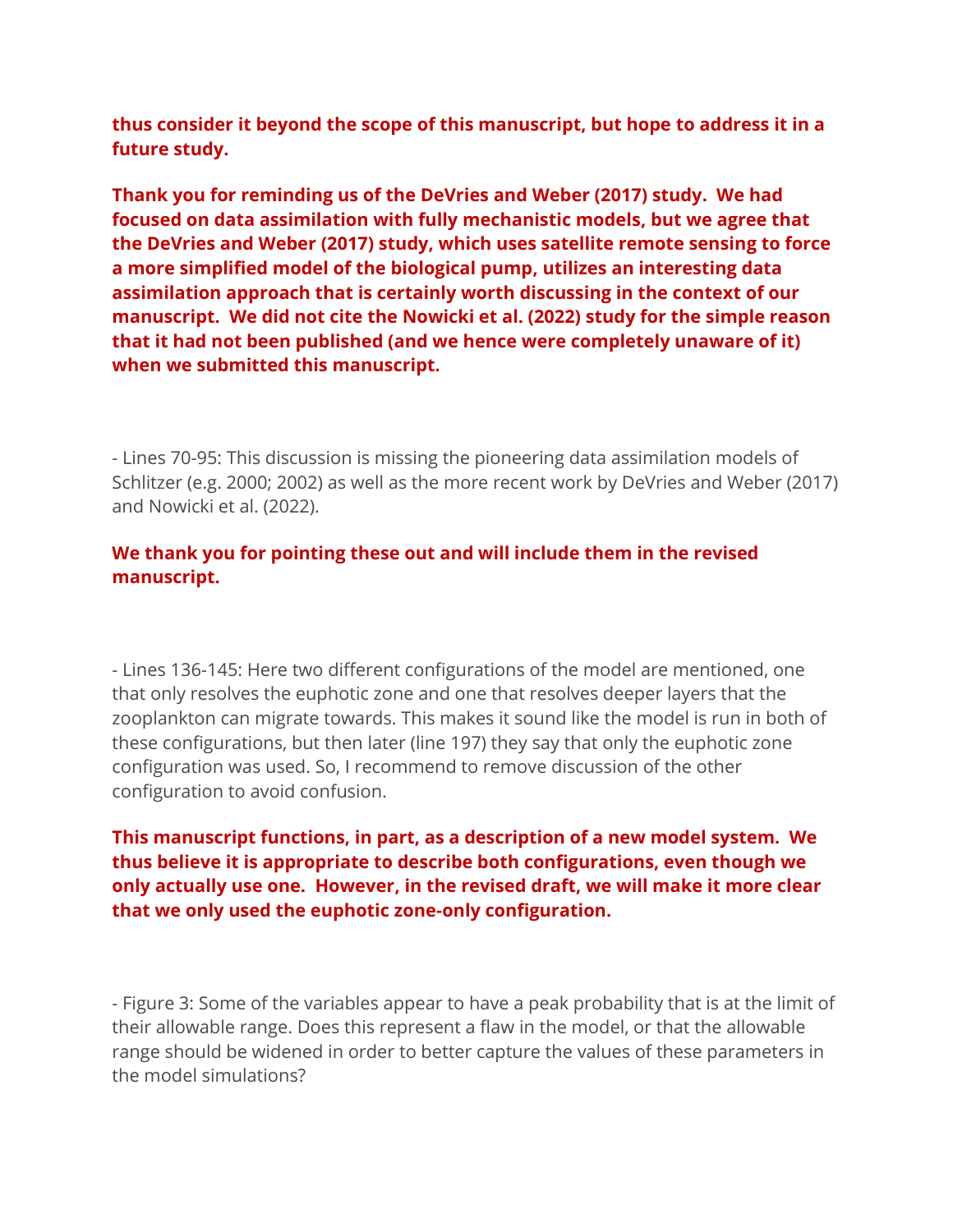**We do not consider this a flaw. Instead, it demonstrates that the data is successfully constraining the possible solutions. For example, consider the respiration term for small phytoplankton (res**<sub>SP</sub> shown in Fig. 3). This term **represents the proportion of small phytoplankton biomass that is lost each day due to basal metabolism. This term is uncertain, because it is not trivial to separate out phytoplankton respiration from respiration of other microbes in field measurements. Hence, we assumed a priori that it could be anywhere between 0 and 0.1 d-1 (with an initial guess of 0.002 d-1 ). Model results showed**  that values of res<sub>sp</sub> greater than ~0.01 are inconsistent with the observations. **This thus puts a strong constraint on that parameter. Similarly, consider the excretion parameter (exc<sub>SP</sub> also in Fig. 3), which quantifies the proportion of the gross primary production of small phytoplankton that is excreted (i.e., active metabolic processes). Based on prior results, we assumed that this parameter could take a value between 0 and 0.3 (with an initial guess of 0.135). However, model results showed that values of exc<sub>SP</sub> on the lower end of that range were inconsistent with the observations and that most likely**  $exc_{SP}$  **is**  $> 0.25$ **). It is certainly possible to question whether or not our prior estimated ranges are the best choices (as with priors in Bayesian statistics there can always be critiques of what ranges should be allowable). However, we chose ranges that we believed were ecological and biologically realistic based on a combination of field and laboratory measurements and previous model results and parameterizations. We believe that the posterior distributions of parameters derived from our ensemble approach provides important information for more objective priors in future work (i.e., in future projects incorporating new datasets, we will likely model the prior of exc<sub>SP</sub> as a normal distribution with a mean of 0.27 and a standard deviation of 0.027 based on the results of the current manuscript's analysis.**

- Discussion of the mixing pump in general: For the mixing pump especially (more so than the other export pathways) it is important on what timescale the material remains exported, and can therefore contribute to carbon sequestration. Since the authors are running short timescales experiments (30 days) they should clarify that their modeled export is over that time horizon, and would not necessarily be the same as export over the course of the year. It should also be mentioned that the large-scale physical mixing pump (e.g. Ekman pumping) is not captured. The authors should speculate as to whether their model would provide an over- or underestimate- of the mixing pump export on timescales relevant to carbon sequestration (> 1 year). This discussion could augment what the authors already have in lines 622-631.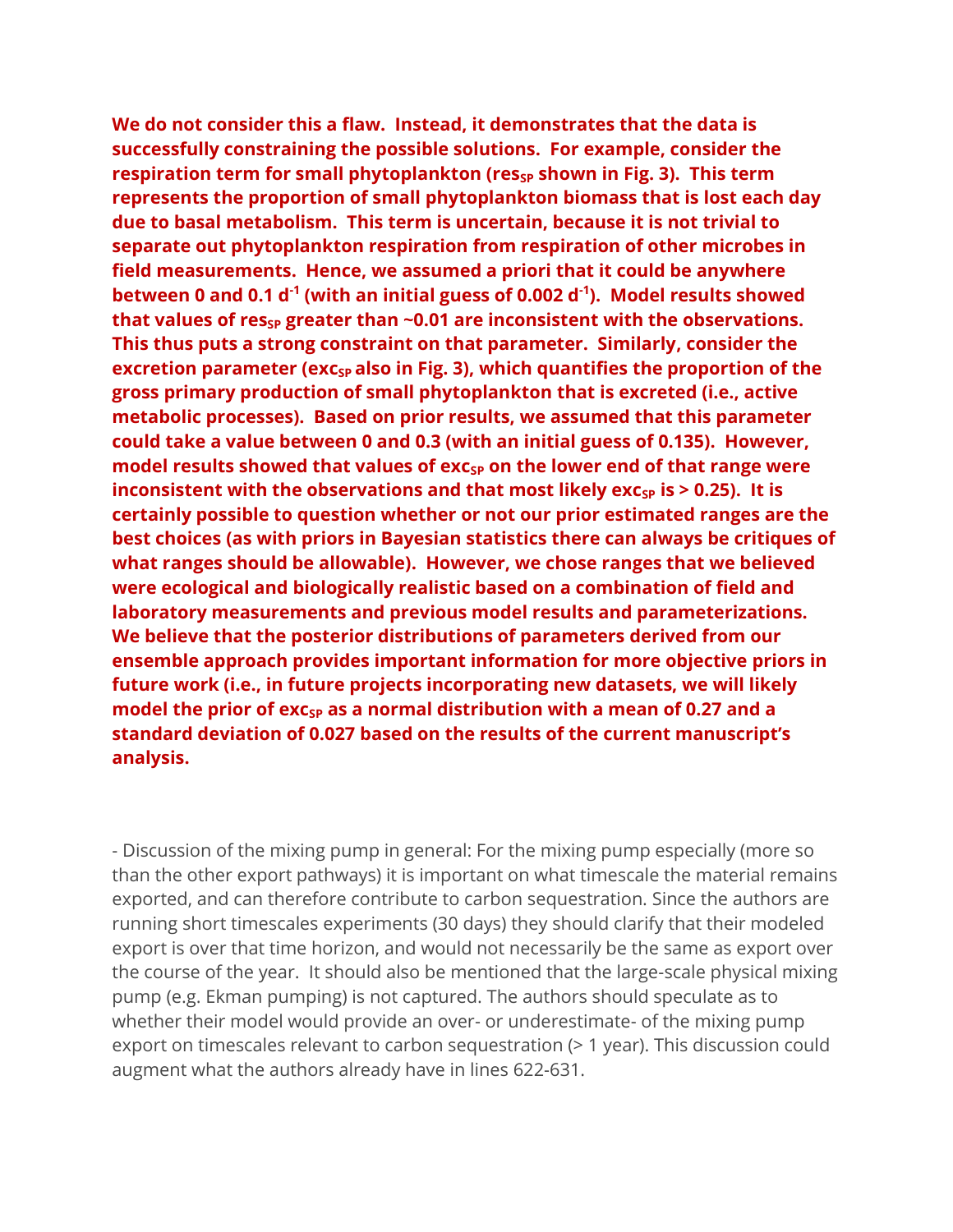**The reviewer is certainly correct that our model gives little information about the long-term fate of carbon leaving the euphotic zone via the mixing pump. In fact, it gives little information about the long-term fate of carbon leaving the euphotic zone via any mechanism; the model as currently formulated specifically asks the question of how much carbon is leaving the euphotic zone and by which process without quantifying the depth at which any of that carbon is sequestered and hence its long-term carbon storage potential. We certainly expect that carbon sequestration temporal horizons will vary for each of the different export mechanisms (as an aside, we are looking at this in detail with datasets from the California Current Ecosystem using different approaches). We believe that answering questions about the length of time that carbon is sequestered will require three-dimensional coupled runs (which we plan to do in the future). In the updated version of the manuscript, we will certainly mention this important topic.**

**With respect to which aspects of the mixing pump are included, it is a little bit complex, because while we model a one-dimensional water column using only diffusive processes, the eddy diffusivity coefficient is based on Thorpe-scale analysis, which utilizes the magnitude and frequency of density instabilities to estimate shear-generated mixing. Thorpe-scale analyses thus do not explicitly map onto any of the different mechanisms of the mixing pump (as defined by Body et al. 2019 or Levy et al. 2013) but can be impacted by all of them. As with quantification of carbon sequestration timelines, we believe that threedimensional coupled modeling is necessary to explicitly look at the different aspects of the mixing pump. We are not comfortable speculating as to whether the current approach over or underestimates the magnitude of the mixing pump, although we do note that the results derived for the CCE in this manuscript were not too dissimilar from results of an entirely independent approach (threedimensional Lagrangian particle tracking, Stukel et al. 2018). We will, however, try to make these distinctions about the different mechanisms of the mixing pump (and the uncertainty associated with estimating the mixing pump in a onedimensional framework) clearer in the revised manuscript.**

- Figure 11: From this figure it is hard to assess how the model-predicted and observed export compare. It would be good to show a scatterplot of the correlation between modeled and observed export in one figure, in addition to what is shown here.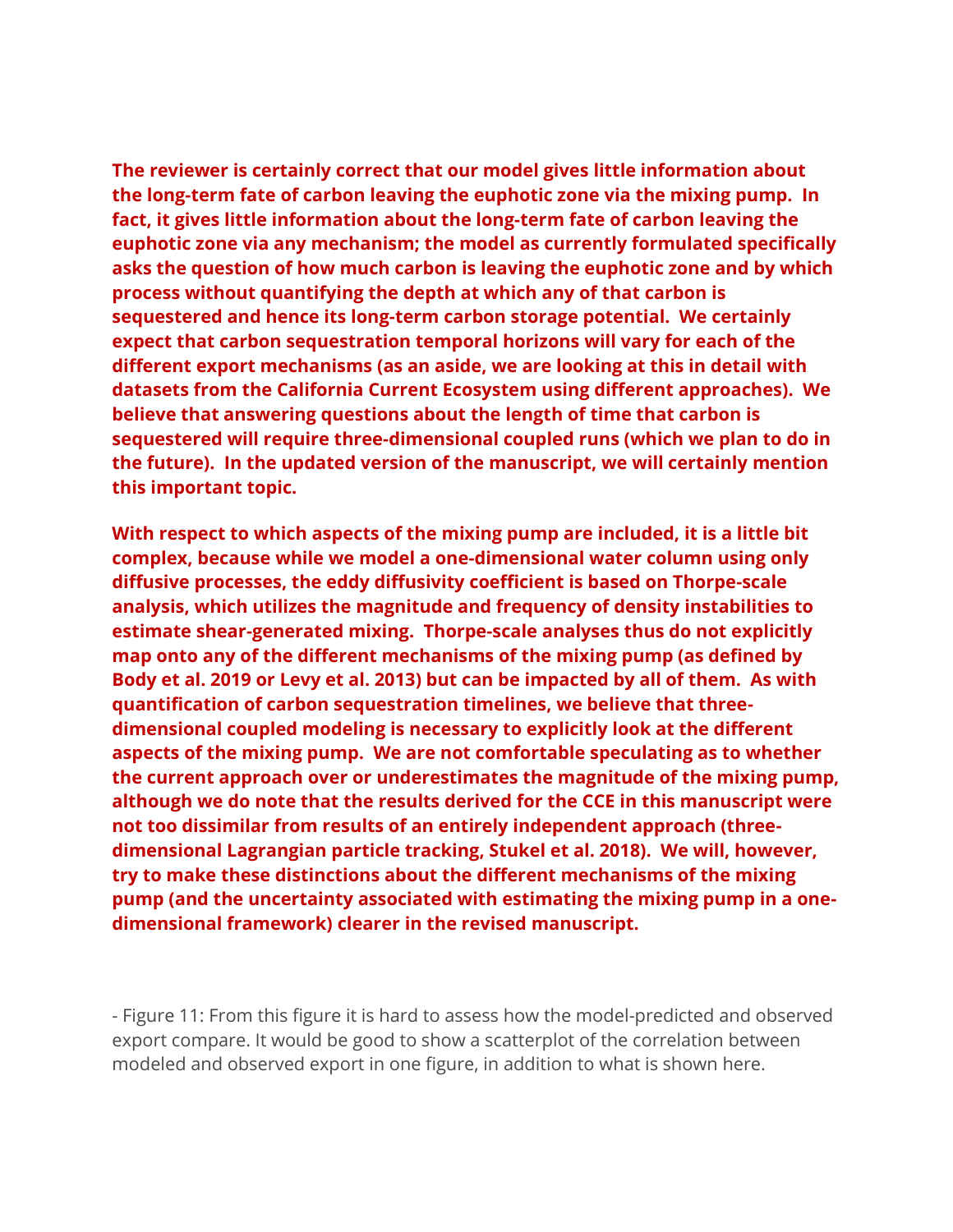# **We note that we already include an explicit comparison between modeled and observed export in Fig. 6. However, we will happily add an extra figure showing a scatterplot of this data if the reviewer believes it will be more helpful to readers.**

- Several times throughout the paper the acronym SalpPOOP is mentioned, but never defined. I assume this is the Southern Ocean experiment that is elsewhere referred to as Chatham Rise??

# **Yes, you are correct. Thank you for noting that we forgot to define it. We will make sure it is defined in the revised draft. The cruise acronym is Salp Particle expOrt and Oceanic Production**

- Line 643 ff: The study of Nowicki et al (2022) assessed the sequestration times of the different export pathways and is highly relevant to this discussion.

#### **As mentioned before, the Nowicki et al. (2022) study was not available when we submitted the manuscript. It is, of course, highly relevant and we will incorporate its insights throughout the introduction and discussion.**

- Section 4.2: Again this discussion is oddly missing reference to the data assimilation studies of DeVries and Weber (2017) and Nowicki et al (2022)

# **Agreed. Our failure to include the DeVries and Weber study was a definite oversight. The Nowicki study was simply not included because it had not been published when we submitted the manuscript.**

References:

Schlitzer, R. (2000). Applying the adjoint method for biogeochemical modeling: export of particulate organic matter in the world ocean. Geophysical Monograph-American Geophysical Union, 114, 107-124.

Schlitzer, R. (2002). Carbon export fluxes in the Southern Ocean: results from inverse modeling and comparison with satellite-based estimates. Deep Sea Research Part II: Topical Studies in Oceanography, 49(9-10), 1623-1644.

DeVries, T., & Weber, T. (2017). The export and fate of organic matter in the ocean: New constraints from combining satellite and oceanographic tracer observations. Global Biogeochemical Cycles, 31(3), 535-555.

Nowicki, M., DeVries, T., & Siegel, D. A. (2022). Quantifying the carbon export and